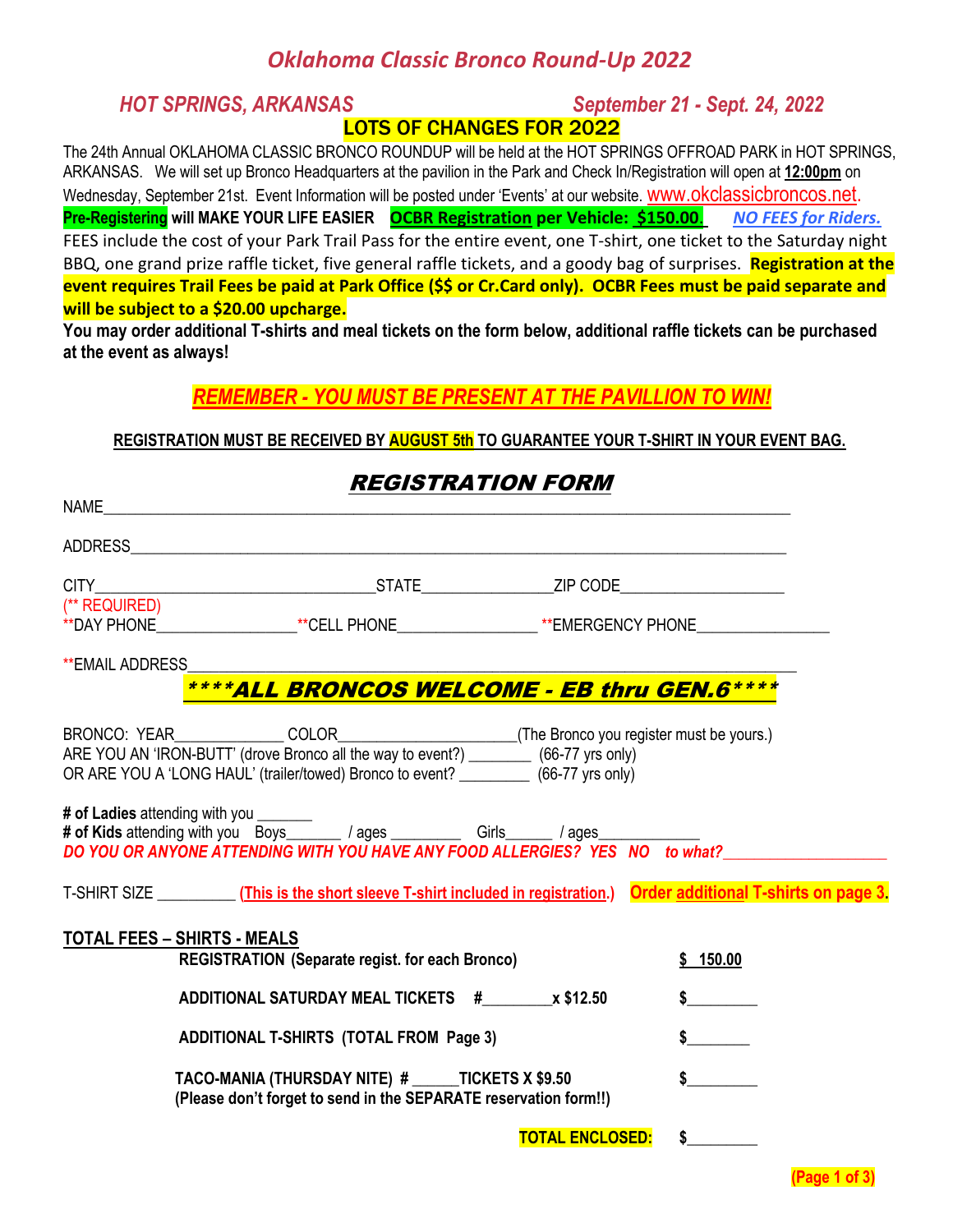#### *VEHICLE REQUIREMENTS*

Broncos going on the trails **may be** Tech-Inspected to be certain that your vehicle can handle a particular trail. The tech inspection is not a guarantee that you will run any trail without difficulty. The possibility of vehicle damage increases with the difficulty of the trail. **ALL VEHICLES MUST HAVE SEAT BELTS OR HARNESSES FOR ALL OCCUPANTS!**

**Levels 1 & 2**: Stock Vehicle (tires, suspension & differentials) **Level 3:** Oversize-aggressive tires, 1 Clutch Locker or 32" Tires **Level 4**: 1 Solid Locker, 32" Tires or larger **Level 5**: Solid Locker, 1 Clutch Locker, 35" +Tires **Level 6**: 2 Solid Lockers, 35" Tires or larger

**\*\*\*TREE STRAPS PLEASE…IT'S ARKANSAS STATE LAW.\*\*\*\***

All Broncos MUST have a hard top or a roll bar/cage; seat belts; spare tire and jack; as much oil, gas, and other fluids as your vehicle consumes daily; all lug nuts/studs on each wheel and a key for the locking lug nuts; cargo stowed properly and securely. Levels 4 and above must also have a fire extinguisher; frame-mounted towing attachments, front & rear; proper hold-downs and a solid tray for the battery. It is recommended that you also carry a yank strap and necessary clevises/shackles, a CB radio, first aid kit, tools and spare parts. Trash bags for the trail will be available at Registration every day and trash cans will be available to dispose of your trail trash at the Registration tent.

#### TRAIL REGISTRATION – this section must be completed!

**Please Check the days you intend to wheel and the level(s) you plan to wheel: Guided Runs are Thursday thru Saturday. Wednesday is 'serve yourself'- however, we request that you go in groups of 2 or 3. It's never safe to wheel alone! The possibility of vehicle damage increases with the difficulty of the trail. YOU ARE RESPONSIBLE FOR THE DECISION OF HOW MUCH VEHICLE DAMAGE YOU ARE WILLING TO RISK. TRAILS ARE RATED FROM 1 (easy) through 5 (difficult) Please choose accordingly.**

**Are you a Novice? Y\_\_\_\_\_\_ N\_\_\_\_\_\_\_\_**

**Have you wheeled at this park before? Y\_\_\_\_\_\_\_ N\_\_\_\_\_\_\_**

Thursday \_\_\_\_ Level \_\_\_\_\_\_\_ Friday \_\_\_\_\_ Level \_\_\_\_\_\_ Saturday \_\_\_ Level \_\_\_\_\_\_\_

The undersigned registrant, by his or her signature, acknowledges that he or she has read the above and understands and agrees to abide by all of the above conditions. By signing below, he or she also assumes all responsibility for the safety and condition of the registered vehicle and/or its occupants, and hereby releases Oklahoma Classic Broncos, and its agents, organizers and volunteers, from any and all liability for damage to vehicle or injury sustained to registrant, his occupants and any minor children as a result of participation in the Oklahoma Classic Bronco Round-Up 2022.

Dated:  $2022$  Registrant's Signature

**RETURN THIS REGISTRATION FORM AND YOUR FEES BY AUGUST 5th TO:** 

**Oklahoma Classic Broncos \* P.O. Box 571312 \* Tulsa, Oklahoma 74157** 

**(Additional shirt order form on the next page….Page 3) There will be a limited number of shirts available at the event. WE DO NOT HAVE REORDER OPTION**